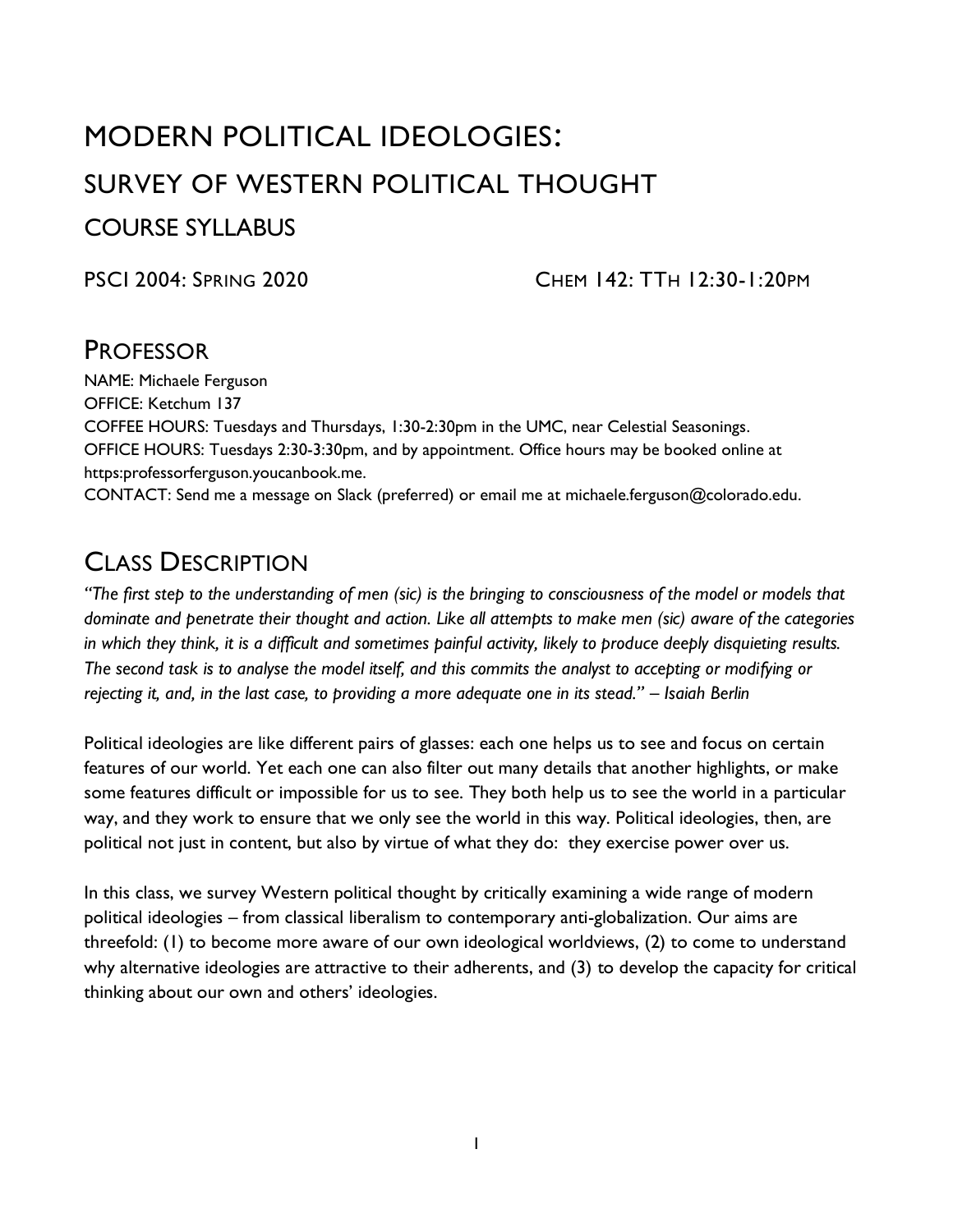# COURSE OBJECTIVES

The following learning objectives are in an increasing order of importance. That is, the second one is more important than the first one, and so on. At the end of the semester, you should:

- KNOW the texts we have read and the kinds of arguments you have encountered during the course.
- UNDERSTAND what political theory is and have at least a general comprehension of major concepts and ideas in political theory.
- ANALYZE other similar texts and political arguments.
- APPLY these ideas in your own arguments, and express those arguments verbally, in writing, and using other "new" media. You should be able to articulate your own ideological views clearly.
- SOLVE problems, both intellectual and social, using the skills and knowledge you've acquired in this course in conjunction with other skills and knowledge you might have from elsewhere. This includes being able to hold civil yet critical discussions about political ideas, and being able to collaborate with others.
- JUDGE accurately your own strengths and weaknesses when it comes to learning, and ADAPT your approaches to learning.

Notice that the last point is not about political theory, or even political science. It has a lot to do with succeeding in college, and — you might not know this yet — it has everything to do about succeeding in life, whatever you end up doing.

# REQUIRED TEXTS

Most of the readings for this course are from Nancy Love, ed., *Dogmas and Dreams: A Reader in Modern Political Ideologies*, Fourth Edition, available for purchase at the CU Bookstore and elsewhere. *It is essential that you use this edition of the book; if you are concerned about the cost of the book, you can find it at Norlin Library and it is available for rent, but I have done my best to get you the cheapest price for purchase.* Readings from *Dogmas and Dreams* are marked (DD). Two other books are required: Mark Bray, *Antifa: The Anti-fascist Handbook*; and Keeanga-Yamahtta Taylor, *From #BlackLivesMatter to Black Liberation*. All other readings are available online on the course Canvas site.

# COURSE SCHEDULE

This course schedule is preliminary and subject to change. If there are any changes to the schedule, I will communicate these to you in lecture and by posting an updated schedule into our course Slack teams. If you are ever in doubt about the schedule, please ask.

### **I. INTRODUCTION**

### TUESDAY, JANUARY 14 - INTRODUCTION TO THE STUDY OF IDEOLOGY

**READ**: Take the Pew Research Center Political Typology Quiz **by noon on Jan. 21** Read about the political typology it assigns you on the Pew Website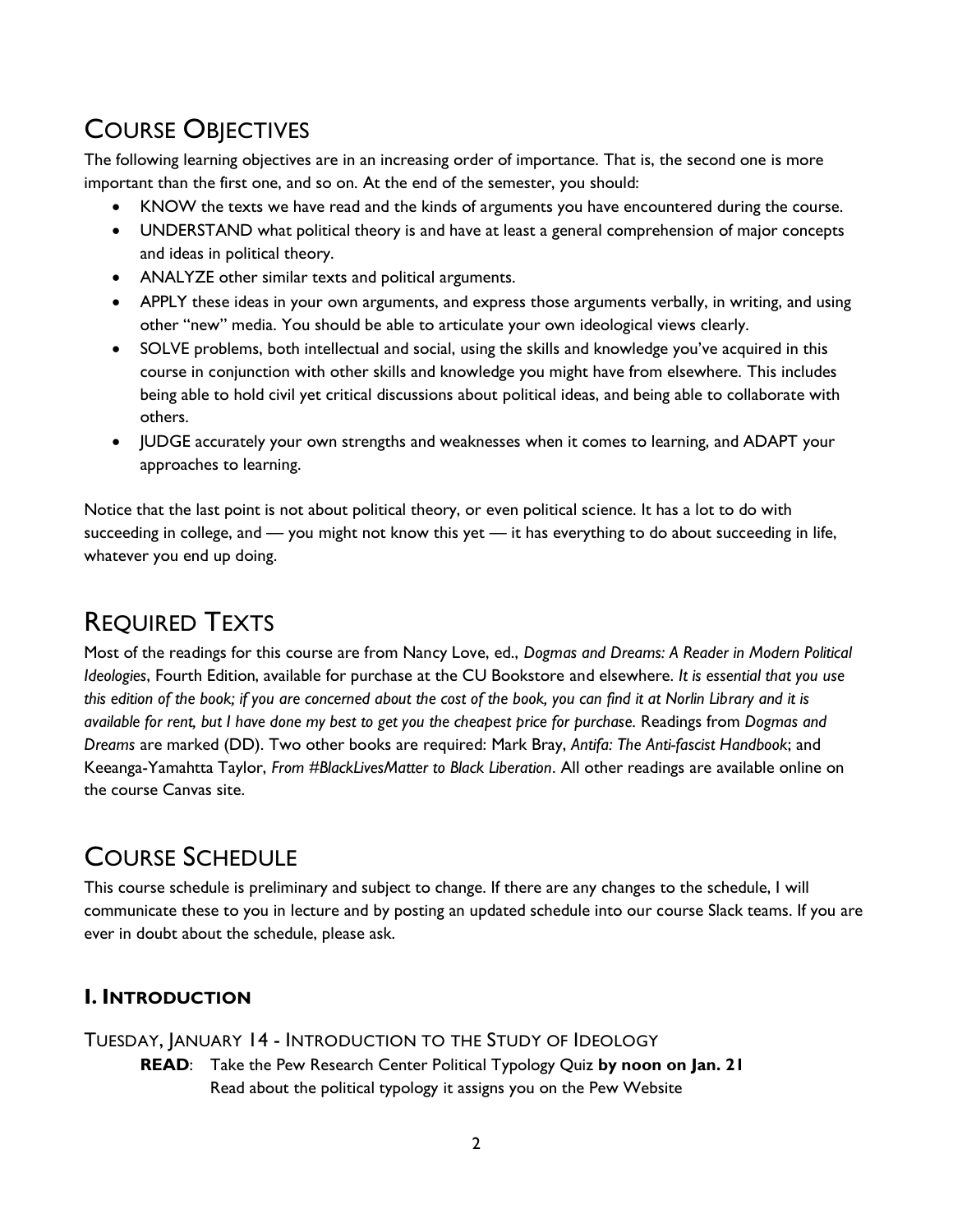#### **II. LIBERALISM**

THURSDAY, JANUARY 16 – CLASSIC LIBERALISM

**READ**: John Locke, Treatise of Civil Government (DD)

**QUIZ:** Online on Canvas, **by noon**

TUESDAY, JANUARY 21 – FREE MARKET LIBERALISM (A.K.A. ECONOMIC CONSERVATISM)

**READ**: Adam Smith, *The Wealth of Nations* (DD)

James Madison, Alexander Hamilton, and John Jay, *The Federalist Papers*, nos. 10 and 51 (DD)

**QUIZ:** Online on Canvas, **by noon**

**DUE by 12pm:** Pew Research Center Political Typology Quiz

THURSDAY, JANUARY 23 – UTILITARIAN LIBERALISM

**READ**: John Stuart Mill, *On Liberty* (DD)

**QUIZ:** Online on Canvas, **by noon**

FRIDAY, JANUARY 24

**DUE by 5pm**: My Political Ideology Essay (submit to GradeCraft)

#### TUESDAY, JANUARY 28 – WELFARE STATE LIBERALISM

**READ**: Thomas Hill Green, "Lecture on Liberal Legislation and Freedom of Contract" (DD) Franklin D. Roosevelt, "The Continuing Struggle for Liberalism" (DD)

**QUIZ:** Online on Canvas, **by noon**

**DUE by 5pm**: Textual Evidence for Essay #1

THURSDAY, JANUARY 30 – NEOLIBERALISM

**READ**: Milton Friedman, Capitalism and Freedom (DD)

**QUIZ:** Online on Canvas, **by noon**

FRIDAY, JANUARY 31

**POST:** First Slack Post due **by 5pm** to qualify to submit Slack Portfolio

TUESDAY, FEBRUARY 4 – LIBERALISM, CONCLUDED

**No Additional Reading IN-CLASS BOSS BATTLE #1**

#### **III. CONSERVATISM**

THURSDAY, FEBRUARY 6 – NON-IDEATIONAL CONSERVATISM **READ**: Michael Oakeshott, "On Being Conservative" (DD) **QUIZ:** Online on Canvas, **by noon**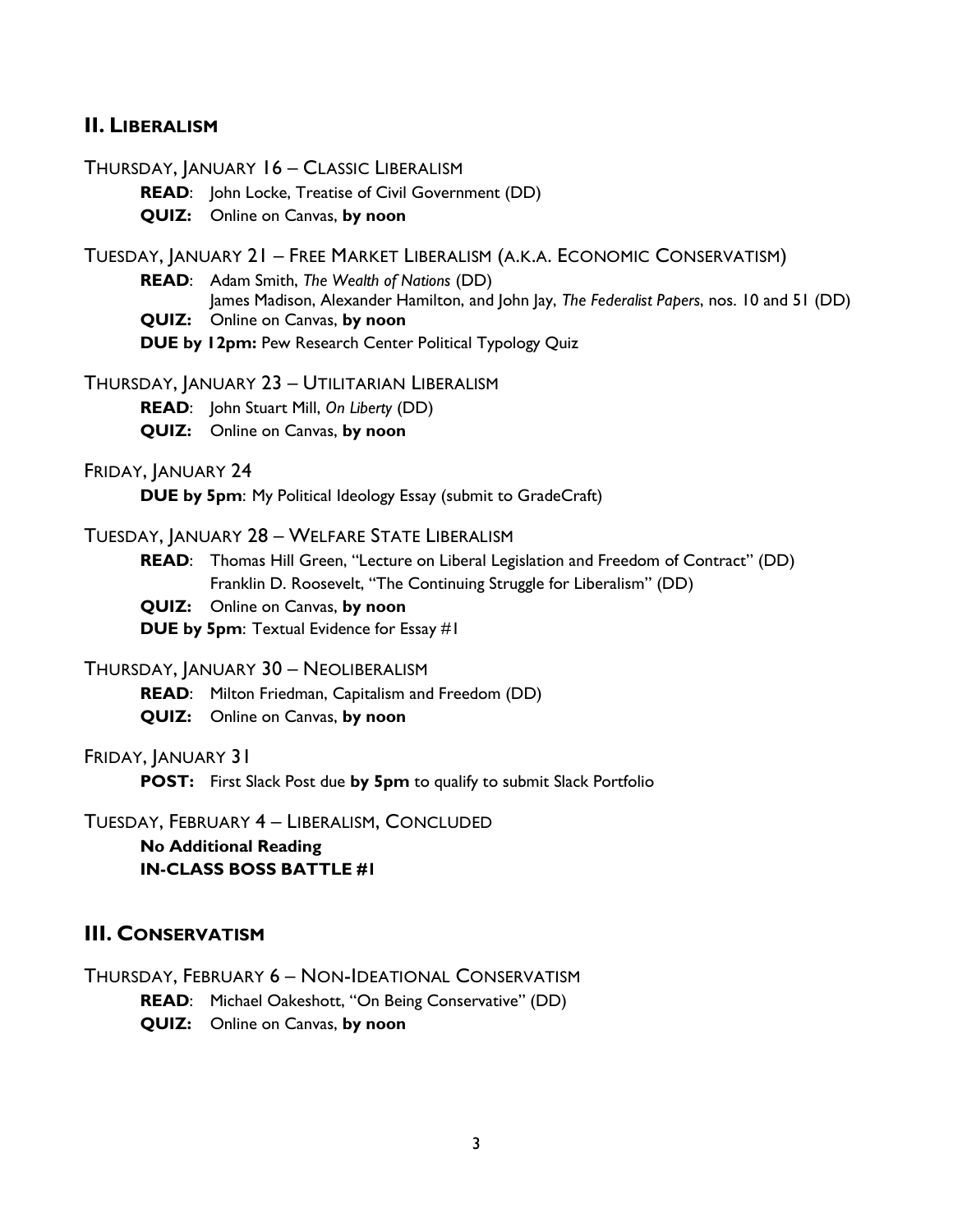FRIDAY, FEBRUARY 7

**DUE by 5pm**: Essay #1 (submit to GradeCraft)

TUESDAY, FEBRUARY 11 – SOCIAL CONSERVATISM

**READ**: Edmund Burke, *Reflections on the Revolution in France* (DD)

**QUIZ:** Online on Canvas, **by noon**

THURSDAY, FEBRUARY 13 – NEOCONSERVATISM

**READ**: Allan Bloom, "The Democratization of the University" (DD) Irving Kristol, "The Neoconservative Persuasion: *What it was, and what it is*" (DD) **QUIZ:** Online on Canvas, **by noon**

### **IV.** SOCIALISM

TUESDAY, FEBRUARY 18 – UTOPIAN SOCIALISM

**READ**: Charles Fourier, "Utopian Socialism" (DD)

**QUIZ:** Online on Canvas, **by noon**

#### THURSDAY, FEBRUARY 20 – MARXISM I

**READ**: Karl Marx, "Estranged Labor" (DD)

**QUIZ:** Online on Canvas, **by noon**

FRIDAY, FEBRUARY 21

**DUE: Track Commitment by 5pm** (on GradeCraft)

#### TUESDAY, FEBRUARY 25 – MARXISM II

**READ**: Karl Marx and Friedrich Engels, *The Communist Manifesto* (DD) **QUIZ:** Online on Canvas, **by noon**

#### THURSDAY, FEBRUARY 27 – REVOLUTIONARY COMMUNISM

**READ**: V.I. Lenin, *State and Revolution* (DD)

**QUIZ:** Online on Canvas, **by noon**

#### TUESDAY, MARCH 3 – DEMOCRATIC SOCIALISM

- **READ**: Norberto Bobbio, "Democracy as It Relates to Socialism" (DD) Tom Hayden and Dick Flacks, "The Port Huron Statement at 40" (DD)
- **QUIZ:** Online on Canvas, **by noon**

THURSDAY, MARCH 5 – SOCIALISM CONCLUDED

**No Additional Reading IN-CLASS BOSS BATTLE #2**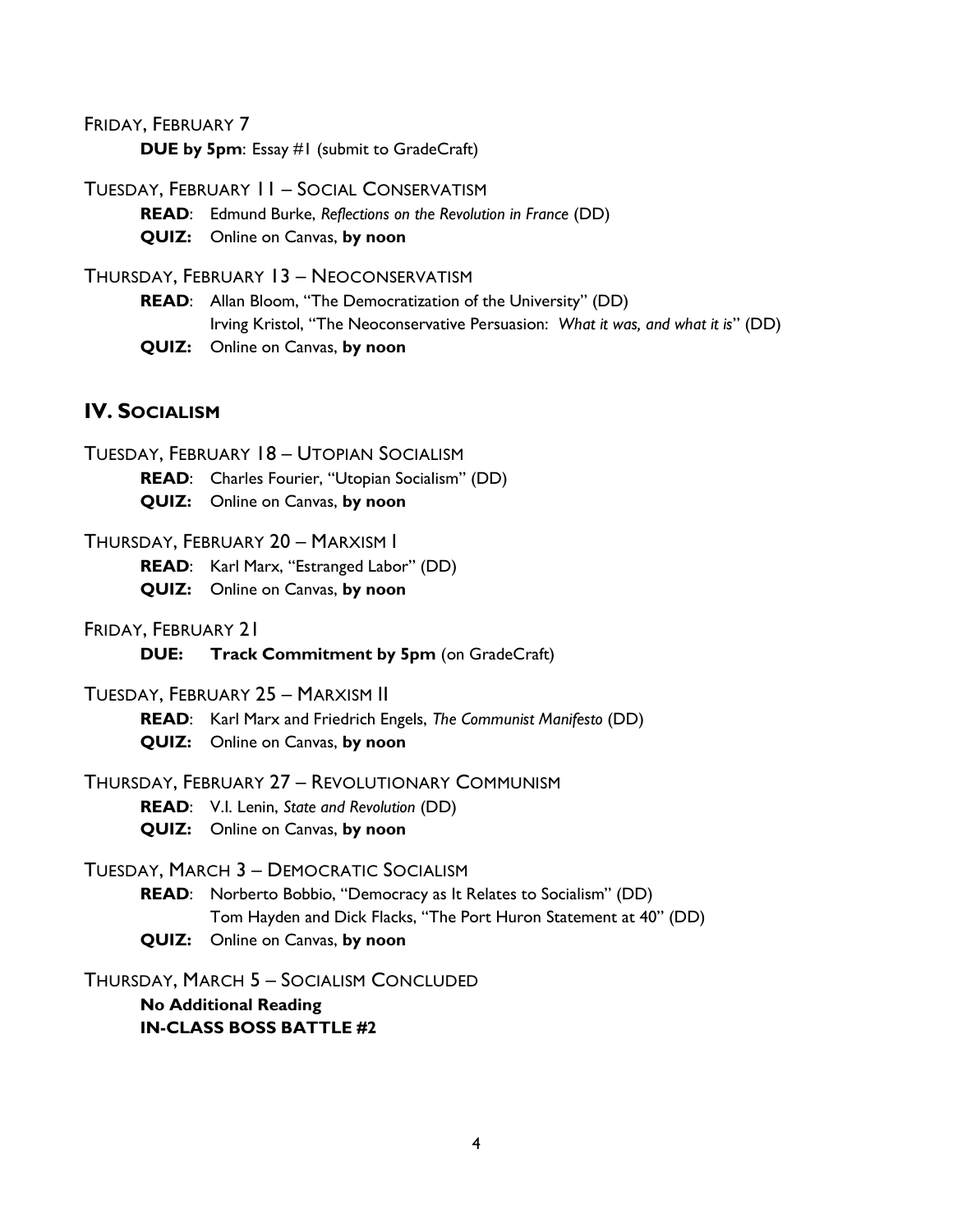#### **V. ANARCHISM**

TUESDAY, MARCH 10 – INDIVIDUALIST ANARCHISM

- **READ**: Emma Goldman, "Anarchism: What It Really Stands For" (DD) Henry David Thoreau, "Essay on Civil Disobedience" (DD)
- **QUIZ:** Online on Canvas, **by noon**

THURSDAY, MARCH 12 – SOCIALIST ANARCHISM

**READ**: Petyr Kropotkin, *Mutual Aid* (DD) Mikhail Bakunin, "Scientific Anarchism" (DD) **QUIZ:** Online on Canvas, **by noon**

#### **VI. FASCISM**

TUESDAY, MARCH 17 – ITALIAN NATIONALISM

**READ**: Joseph Mazzini, *The Duties of Man* (DD)

**QUIZ:** Online on Canvas, **by noon**

#### THURSDAY, MARCH 19 – ITALIAN FASCISM

**READ**: Benito Mussolini, *Fascism: Doctrine and Institutions* (DD)

- **QUIZ:** Online on Canvas, **by noon**
- FRIDAY, MARCH 20

**DUE by 5pm**: Essay #2 (submit to GradeCraft)

TUESDAY, MARCH 24 & THURSDAY, MARCH 26 – NO CLASS – SPRING BREAK

#### TUESDAY, MARCH 31 – NATIONAL SOCIALISM

READ: The National Socialist Party, "The Twenty-Five Points" and "Its General Conceptions" **QUIZ:** Online on Canvas, **by noon**

### **VII. WHITE NATIONALISM & THE ALT-RIGHT**

#### THURSDAY, APRIL 2

**READ**: Samuel P. Huntington, *The Clash of Civilizations?* (DD) **QUIZ:** Online on Canvas, **by noon**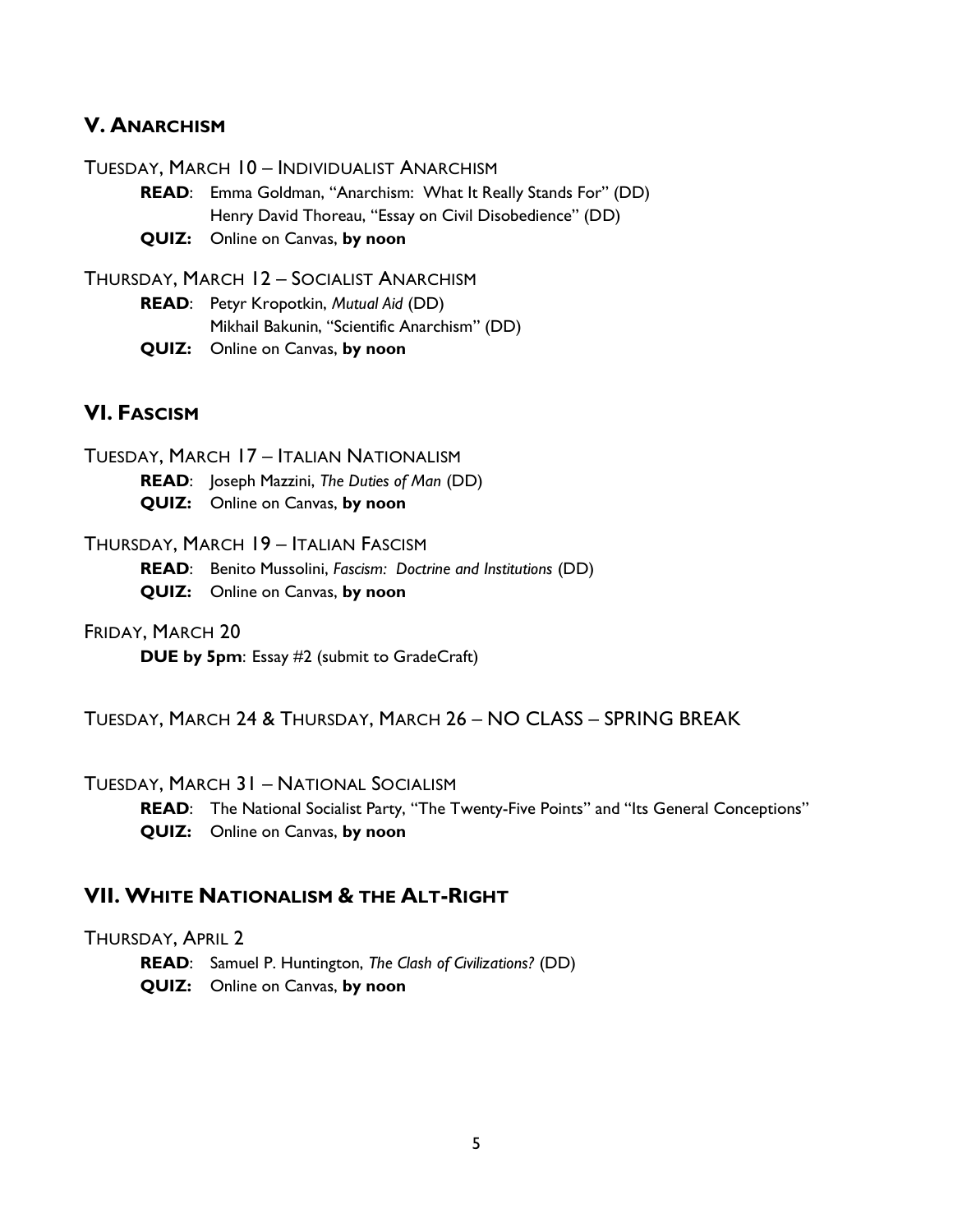#### TUESDAY, APRIL 7

**READ**: Richard Spencer, "Interview with Europe Maxima" Southern Poverty Law Center, websites on Alt-Right and White Nationalism **QUIZ:** Online on Canvas, **by noon**

THURSDAY, APRIL 9 – WHITE NATIONALISM & THE ALT-RIGHT CONCLUDED

**No Additional Reading IN-CLASS BOSS BATTLE #3**

#### **VIII. ANTIFASCISM**

#### TUESDAY, APRIL 14

**READ**: Mark Bray, *Antifa: The Anti-fascist Handbook*, Introduction and Chapter Three **QUIZ:** Online on Canvas, **by noon**

THURSDAY, APRIL 16

**READ**: Mark Bray, *Antifa: The Anti-fascist Handbook*, Chapters Four and Five **QUIZ:** Online on Canvas, **by noon**

### **IX. FEMINISM**

TUESDAY, APRIL 21 – LIBERAL FEMINISM

**READ**: Elizabeth Diggs, "What is the Women's Movement?" Betty Friedan, "Our Revolution is Unique" (DD)

**QUIZ:** Online on Canvas, **by noon DUE by 5pm**: Essay #3 (submit to GradeCraft)

THURSDAY, APRIL 23 – RADICAL, SOCIALIST, AND ANTI-RACIST FEMINISMS

**READ**: Shulamith Firestone, "The Dialectic of Sex" Audre Lorde, "Age, Race, Class, and Sex: Women Redefining Difference" (DD)

**QUIZ:** Online on Canvas, **by noon**

#### **X. ANTI-RACISM**

TUESDAY, APRIL 28 – BLACK LIVES MATTER

**READ**: Keeanga-Yamahtta Taylor, *From #BlackLivesMatter to Black Liberation*, Introduction & Chapter 6

**QUIZ:** Online on Canvas, **by noon**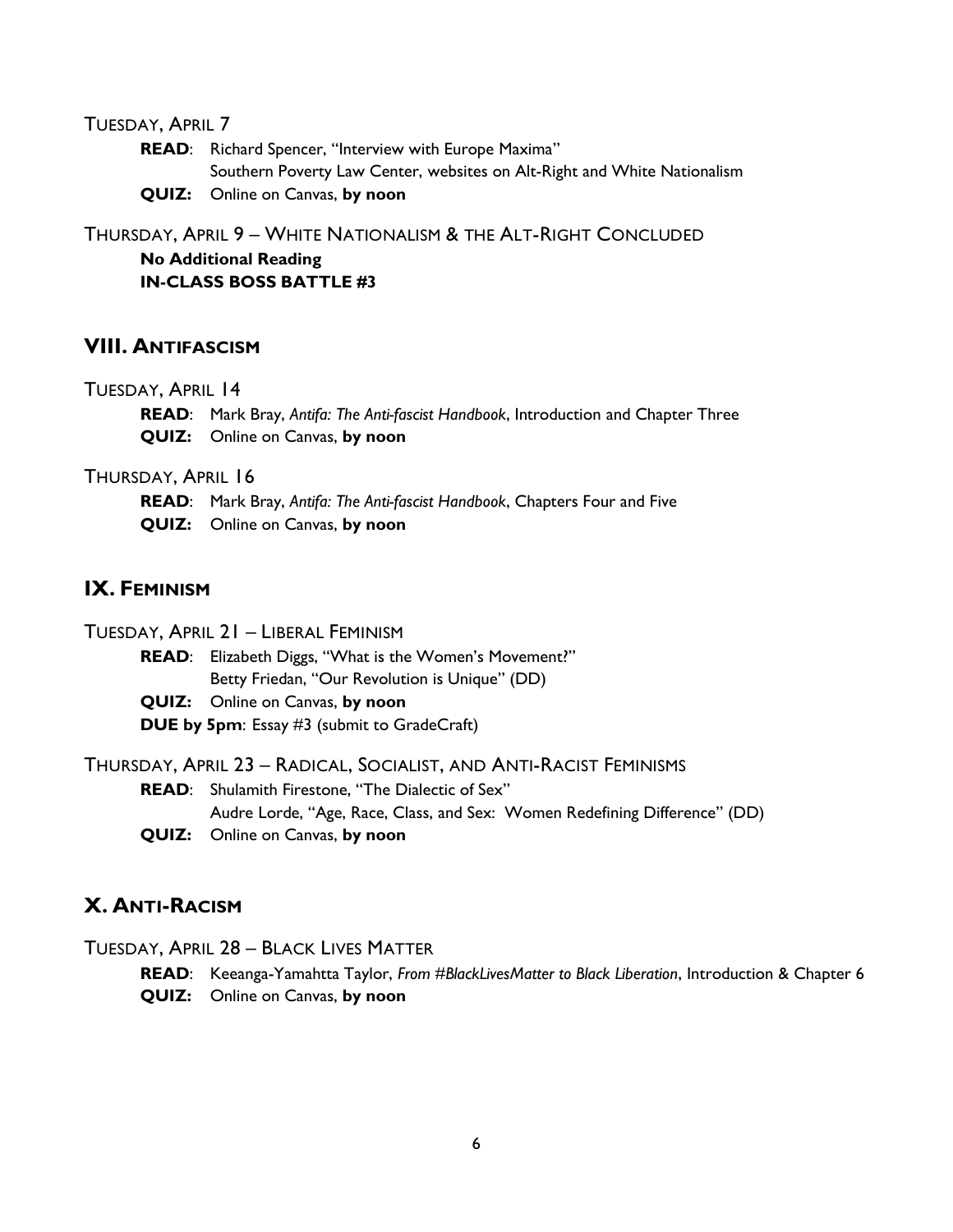THURSDAY, APRIL 30 – BLACK LIBERATION

**READ**: Keeanga-Yamahtta Taylor, *From #BlackLivesMatter to Black Liberation*, Chapter 7 **QUIZ:** Online on Canvas, **by noon**

FRIDAY, MAY I

**DUE by 5pm:** Final Slack Posts and Comments

#### SATURDAY, MAY 2 **IN-CLASS BOSS BATTLE #4, beginning at 1:30pm**

SUNDAY, MAY 3

**DUE by 9pm**: Conversation Portfolio (submit to GradeCraft) **DUE by 9pm**: Adventures in Excellence Assignments (submit to GradeCraft)

## ASSIGNMENT STRUCTURE AND GRADING

The assignment structure may at first look complicated. But we'll make sure you understand it. And GradeCraft will explain the assignments in much greater detail. Check out the pictorial syllabus and the video about the assignment structure and grading for more details.

## THE THREE PRINCIPLES OF GAMEFUL LEARNING

# 1. The Principle Of Leveling Up

Everyone begins with zero points. Everything you successfully try earns you points. As you earn points, you will "level up"; the higher you go, the higher the grade you can earn. You cannot "lose" points with any assignment because you haven't earned anything until you tried it. This leads to…

# 2. The Principle Of Safe Failures

We want you try new challenges, whether you are confident about your abilities or not. Because everything earns you points, even an assignment that doesn't go so well will earn you something. And if you totally bomb something, you can try something else. This is because we also have…

# 3. The Principle Of Multiple Paths And Optionality

Good video games let you play the game in your own way. Here, too. You should try to figure out what you want to try and when you want to try it. You should not try to do everything.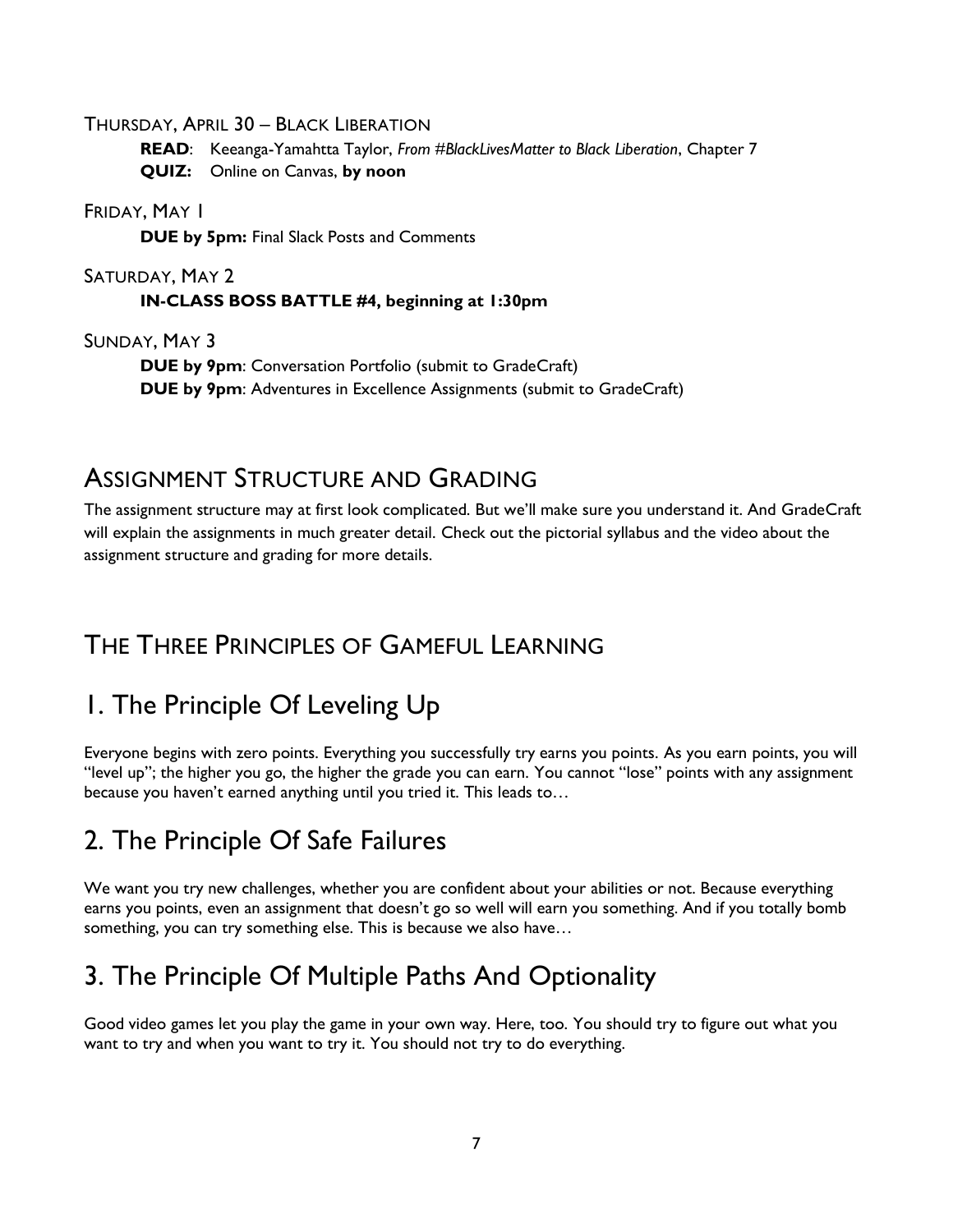## Common Assignments

Everyone is expected to complete the majority of the common assignments. Although your final course grade is determined by the total points accumulated, you do have to meet the minimum in each category, as specified below, to pass the course. Higher minimum thresholds are required to earn higher grades, as specified in the Summary of Grading section.

### **INTRODUCTORY ASSIGNMENTS – 1,000 POINTS POSSIBLE; 500 MINIMUM**

Two assignments at the beginning of the semester are designed to help us get to know the class a little. First is a **Political Typology Quiz** (no studying necessary!) designed by the Pew Research Center – follow the link from GradeCraft, This quiz must be taken by **noon on Tuesday, January 21st.** Once you have taken the quiz, you must mark it as completed on GradeCraft to earn 500 points.

The second introductory assignment is a **My Political Ideology Essay** explaining your political ideology, due **by 5pm on Friday, January 24** to GradeCraft, worth 500 points. See the assignment handout on GradeCraft for more details. This essay is required to pass the course.

### **READINGS – 7,800 POINTS POSSIBLE; 3,000 MINIMUM**

There are readings before almost every lecture. An online quiz (administered on Canvas), **due by noon before each lecture**, will encourage you to complete the readings, Quizzes are open-book and open-notes. Collaboration with others during or after taking each quiz is not allowed, and will be considered a violation of academic integrity. Each quiz is worth 300 points; there are 26 quizzes in all.

Students must earn at least 3,000 quiz points to receive a passing grade (D-range); 4,000 to receive a C-range grade; 5,000 to receive a B-range grade; and 6,000 to receive an A-range grade.

### **LECTURES – 9,000 POINTS POSSIBLE; 3,000 MINIMUM**

Attending and participating in the lectures – where we will be doing a lot of stuff, not just listening passively – is important. Attendance for each lecture is worth 300 points; there are 30 lectures in all (*including days when there is a Boss Battle in class!)*.

Students must earn at least 3,000 lecture points to receive a passing grade (D-range); 4,800 to receive a C-range grade; 6,600 to receive a B-range grade; and 7,800 to receive an A-range grade.

### **DISCUSSIONS – 12,000 POINTS POSSIBLE; 6,000 MINIMUM**

Your discussion sections (also known as recitations – but you won't be reciting anything there!) are where you really learn. Attending them regularly is important. You can earn up to 800 points per discussion section; there are 15 discussions in all. Students with a Monday discussion section will be given alternatives to make up for the points missed in Week 2 due to MLK Day – check with your TA.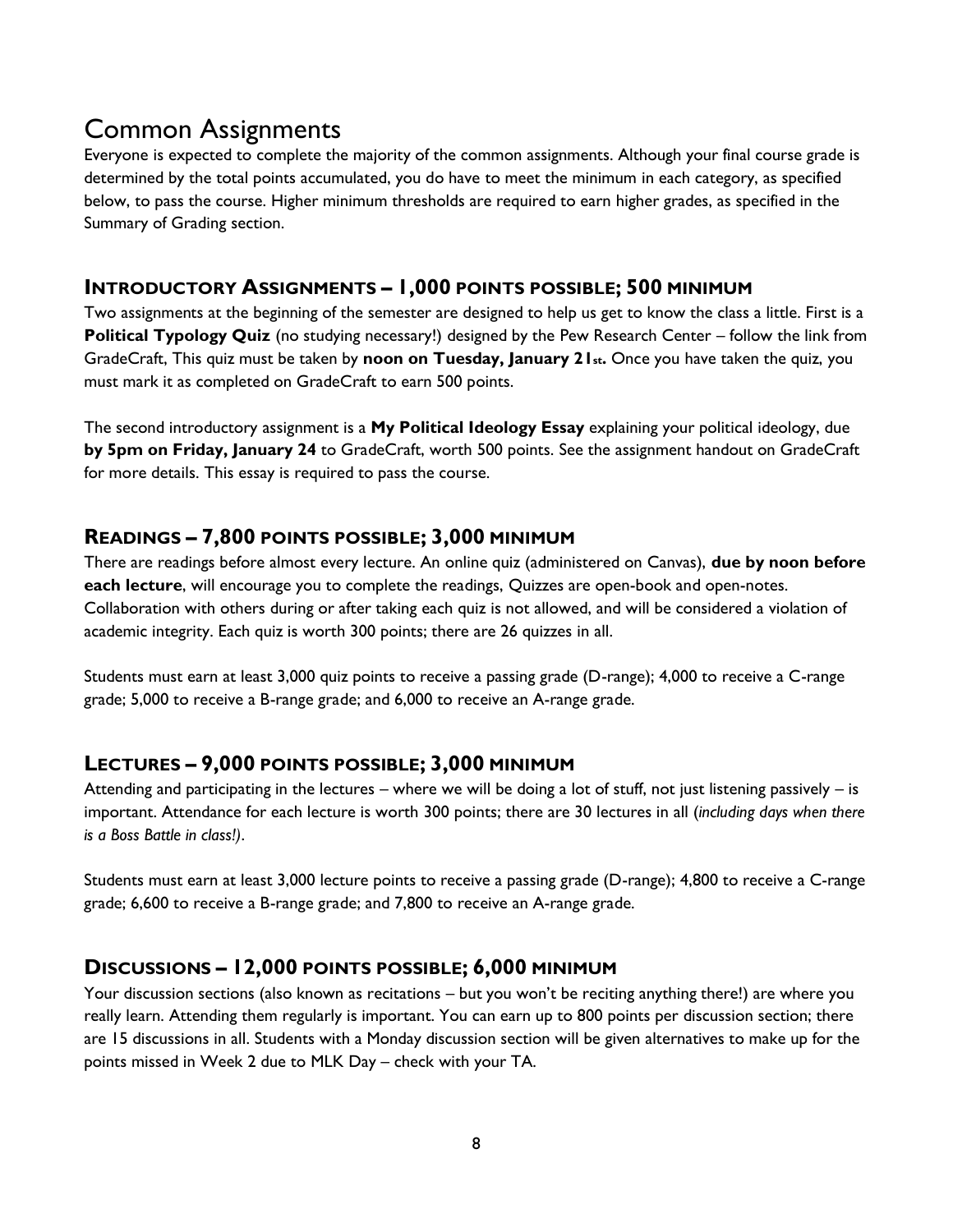Students must earn at least 6,000 discussion points to receive a passing grade (D-range); 7,500 to receive a Crange grade; 9,000 to receive a B-range grade; and 10,500 to receive an A-range grade.

### **ESSAY #1 – 5,000 POINTS POSSIBLE; 2,000 MINIMUM**

Everyone is required to complete the first essay assignment, which has two parts. First, there is the Textual Evidence assignment, due by **5pm on Tuesday, January 28th** on GradeCraft, worth 1,000 points. Then the essay itself (approximately 500 words) is due by **5pm on Friday, February 7th** on GradeCraft.

## Optional Assignments

There are three types of assignments which we expect you to explore. You cannot complete all of them for points; you will choose which **two types** you'll want to focus on.

### **POLITICAL THEORY IN CONVERSATION – 200,000 POINTS POSSIBLE**

The course will use a social media tool called Slack where students can post and comment on the course materials their relationship to events in the real world. Students can initiate discussion topics with as many as 8 longer posts, for up to 12,500 points each (with a maximum of one post per week). You can earn points as well by commenting on posts, with as many as 20 comments earning up to 2,500 points each. If you want to maximize your points, you should **make your first post by 5pm, Friday, January 31st**, and submit a reflective portfolio for another possible 50,000 points, due **by 9pm, Sunday, May 3.** All posts and comments must be made by **5pm Friday, May 1st.** See the assignment handout on GradeCraft for additional details regarding assignments and portfolio eligibility.

### **BOSS BATTLES – 200,000 POINTS POSSIBLE**

In videogames, a gameplay level often ends with a tough challenge that makes you use all the skills and tools you acquired during that level. We sort of emulate it in this course: the course is grouped into sets of themes that culminate in a short but challenging mini-test that evaluates how well you paid attention and understood the material during the previous weeks. There are four Boss Battles, each worth 50,000 points, in class on **Tuesday February 4th**; **Thursday, March 5th**; **Thursday, April 9th**; and in lieu of a final exam on **Saturday, May 2nd**.

### **ADDITIONAL ESSAYS – 200,000 POINTS POSSIBLE**

You may write two additional essays in this course. Essay #2 (approximately 600 words) will be worth 80,000 points, and is due by **5pm Friday, March 20th.** Essay #3 (approximately 700 words) will be worth 120,000 points, and is due by **5pm Tuesday, April 21st**.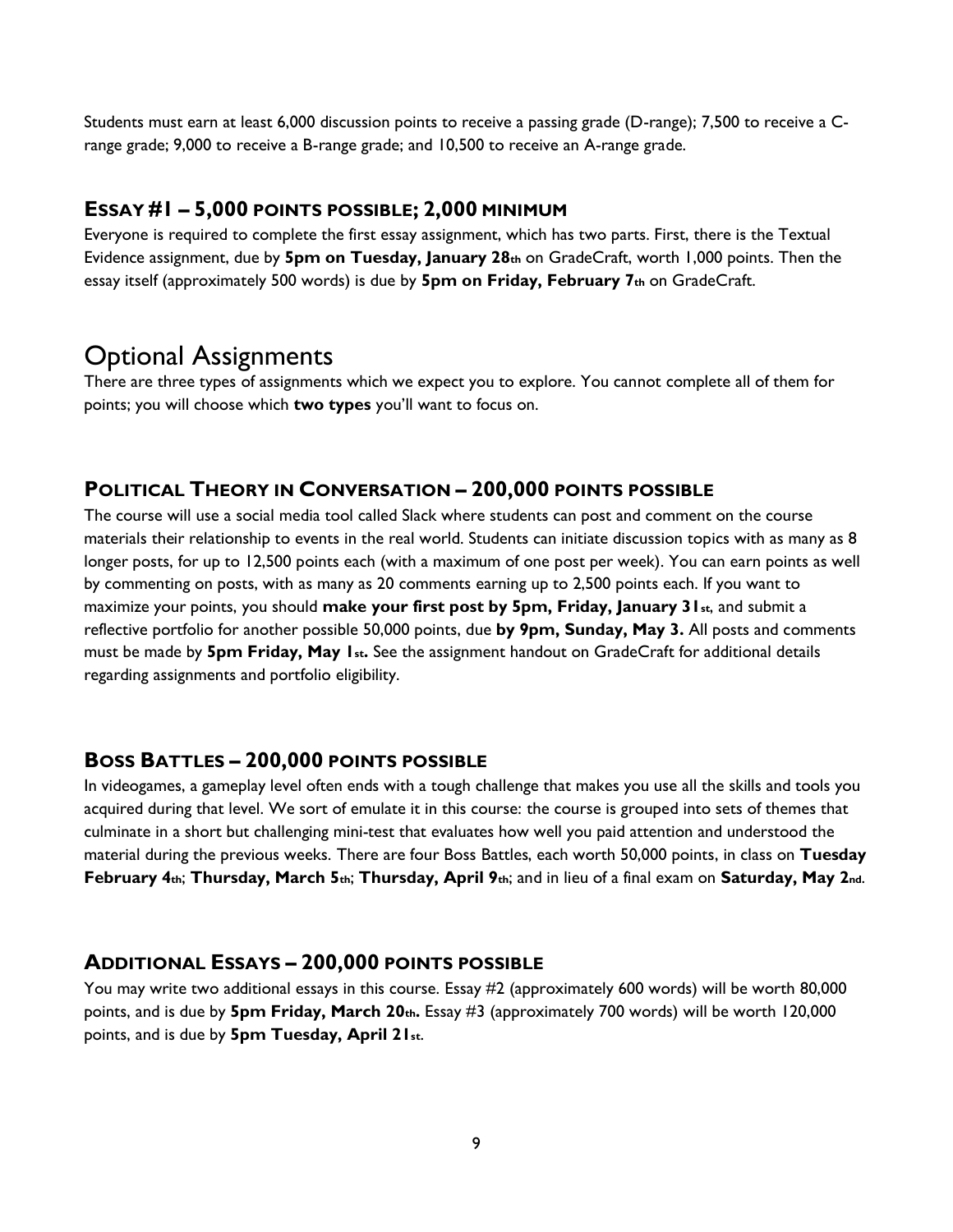## Adventures in Excellence – **50,000 POINTS POSSIBLE**

Students who have earned the equivalent of an A- (3.7/4.0) or higher on at least one of Boss Battle 1, 2, or 3; or Essay 1 or 2 are eligible for two final assignments, each worth an additional 25,000 points. This means earning at least 46,250 points on one of the first three Boss Battles, or earning at least 3,700 points on Essay 1 or 74,000 points on Essay 2.

The first assignment is a 3-4 page essay reflecting on how your thinking has been impacted by the readings and the course, due to GradeCraft by **9pm on Sunday, May 3rd.** The second assignment will involve carrying out one creative and/or traditional project, also due by **9pm on Sunday, May 3rd.** *Note that completing these assignments is the only way to earn a final course grade of A- or A (with the exception of class notetakers, who only need to complete the reflective essay, as noted below).*

## Commitment Time

You will have to make your decision about which two optional tracks (Boss Battles, Conversation, Essays) to focus on **by 5pm on Friday, February 21.** Make your selections on GradeCraft in the Grade Predictor. *Students who do not make a selection by this deadline will be entered by default into the Boss Battles and Additional Essays tracks.*

## Power-Ups

We want you to learn, and we are willing to reward students who make extra effort in the course to learn. Accordingly, the professor will award students with Power-Ups on GradeCraft at her discretion to recognize students who go above and beyond to learn in the course. For example, you might earn a Power-Up for participating in Coffee Hour regularly, or for showing significant improvement after meeting with the professor or your TA about a Boss Battle, an Essay, or a Conversation Post.

## **Notetakers**

There is one last way that you can earn points – which is serving as a class notetaker. Only **one student per discussion section** will be given this opportunity. Notetakers will receive **50,000** points for their service, *if and only if they post notes for all discussion sections and for at least 20 lectures within 24 hours of class to Slack*. See GradeCraft for details. Nominate yourself by sending a message to the professor on Slack by the end of the first week of class. Send a sample of your notes from one of the first lectures. Students selected to serve as notetakers who are eligible to complete the Adventures in Excellence will only be asked to complete the reflective essay assignment in order to be eligible for a final course grade of A- or A.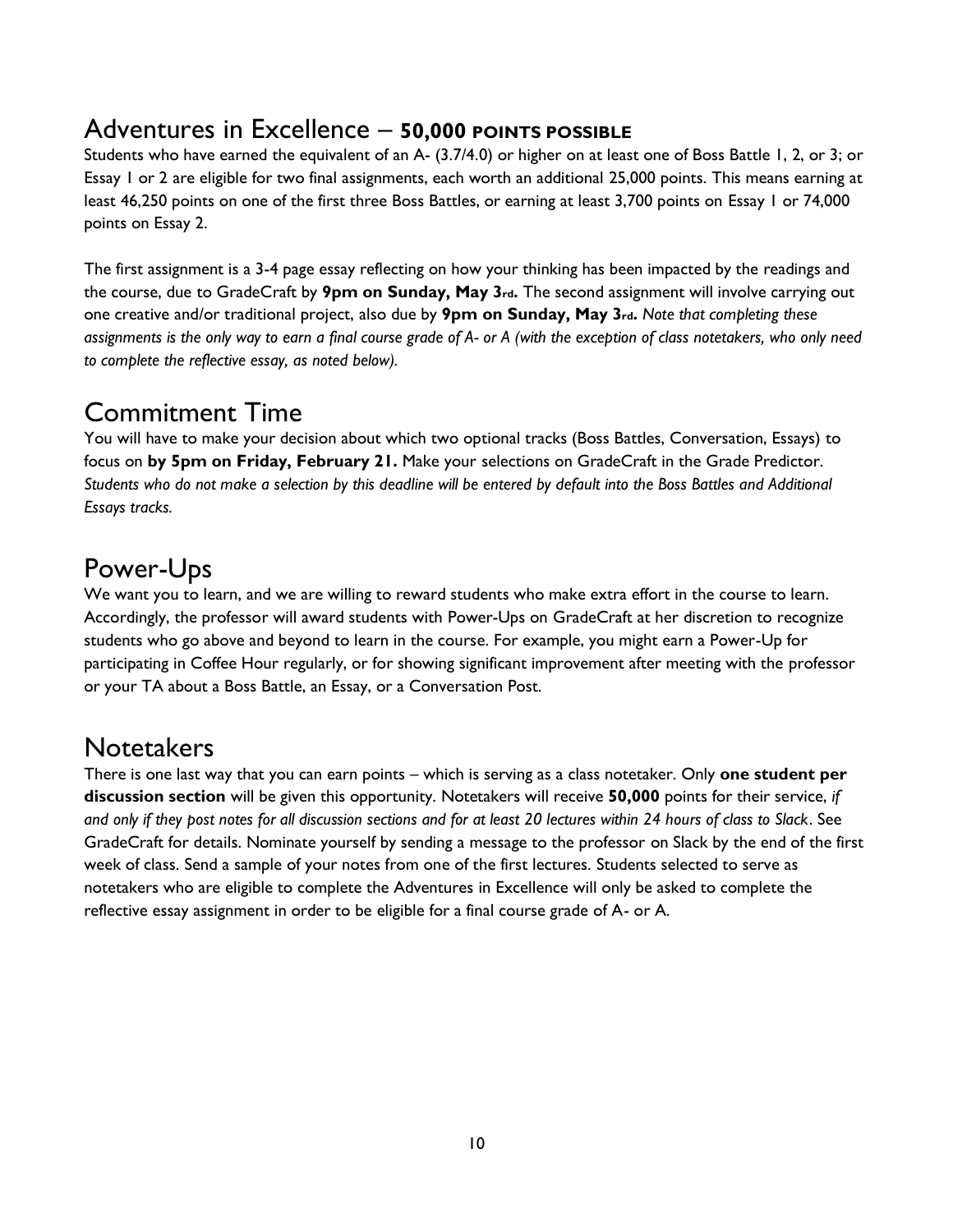# Summary of Grading

You can earn more than 500,000 points in this class, but you are not expected or even encouraged to earn that many points. Here's how your points will translate into letter grades at the end of the semester:

| $\mathsf{A}$<br>$A -$ | - earn at least 440,000 points<br>$-$ earn at least 415,000 points                                                                                                                                                                                  |
|-----------------------|-----------------------------------------------------------------------------------------------------------------------------------------------------------------------------------------------------------------------------------------------------|
|                       | -students must earn at least 6,000 points for quizzes, 7,800 points for lecture,<br>and 10,500 points for discussion to earn a grade above this level;<br>additionally they must qualify for and complete the Adventures in Excellence assignments- |
| B+                    | $-$ earn at least 330,000 points                                                                                                                                                                                                                    |

- B earn at least 300,000 points
- B- earn at least 270,000 points

–students must earn at least 5,000 points for quizzes, 6,600 points for lecture, and 9,000 points for discussion to earn a grade above this level–

| C+    | - earn at least 230,000 points                                                                                                                        |
|-------|-------------------------------------------------------------------------------------------------------------------------------------------------------|
| C     | - earn at least 200,000 points                                                                                                                        |
| $C -$ | - earn at least 170,000 points                                                                                                                        |
|       | -students must earn at least 4,000 points for quizzes, 4,800 points for lecture,<br>and 7,500 points for discussion to earn a grade above this level- |
|       |                                                                                                                                                       |

| - earn at least 20,000 points<br>D+ |  |  |  |
|-------------------------------------|--|--|--|
|-------------------------------------|--|--|--|

- D earn at least 17,500 points
- D- earn at least 15,000 points

–students must meet minimum points for common assignments to earn a grade above this level–

| $-$ earn less than 15,000 points                      |  |
|-------------------------------------------------------|--|
| OR fail to meet minimum points for common assignments |  |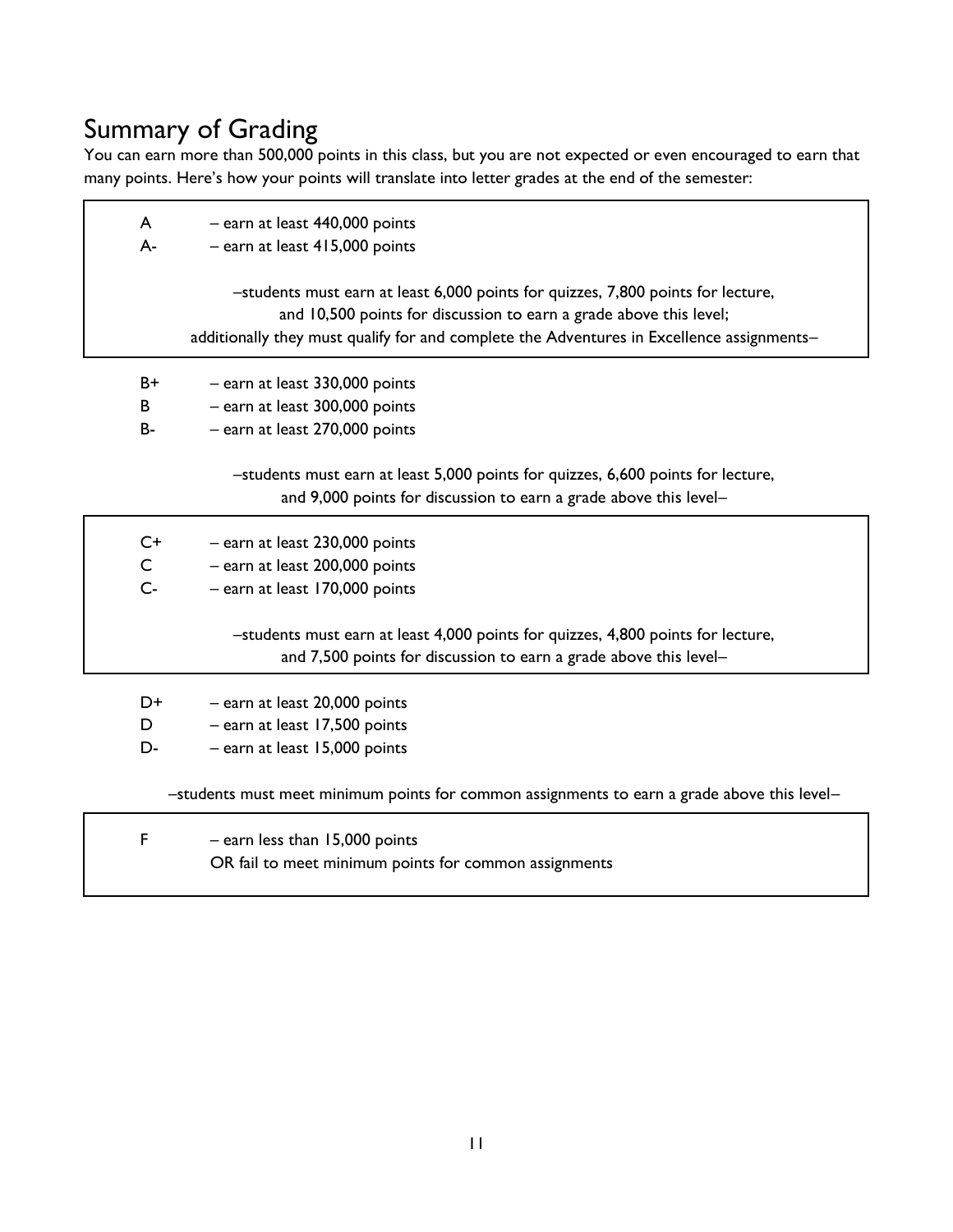# COURSE TECHNOLOGY

In this class, we will be using three different kinds of classroom technology. The TAs and I will walk through these in class, but if you have ANY questions about how to use these, or if you are concerned about the accessibility of any of these technologies, please talk to us.

This course uses GradeCraft and Slack, which either are not currently accessible to users using assistive technology or have not yet been reviewed fully for accessibility. If you use assistive technology to access the course material please contact me and Disability Services at 303-492-8671 or by e-mail at dsinfo@colorado.edu as soon as possible to discuss other effective means for providing equal alternate access.

### **CANVAS**

The default CU Boulder "learning management system" we are using is Canvas. We will be using Canvas primarily to distribute class-related documents at the beginning of the semester AND to administer the Reading Quizzes. Once we have established our Slack team (see below), additional class-related documents will be distributed through that application instead. Canvas is also your portal for accessing GradeCraft.

### **GRADECRAFT**

The "learning management system" that we will be using most in this class is GradeCraft. You can access GradeCraft through the link on our course Canvas site. In GradeCraft, you will be able to see all of the course assignments. GradeCraft will keep track of the points you earn throughout the semester, and alert you when you receive power-ups. You can use the Grade Predictor in GradeCraft to map out how you will earn the points you need to earn the grade you would like to get in this course, and ultimately to select which Optional Assignments you would like to pursue.

### **SLACK**

We will be using a communication application called Slack (which is available for free and across platforms) as the main way that we communicate with one another outside of class. This will be where course announcements are made, as well as where the Political Theory in Conversation assignment takes place.

Check out the handout "Using Slack" on Canvas and in our Slack teams for more guidelines, or poke around online to learn how to make the most of Slack.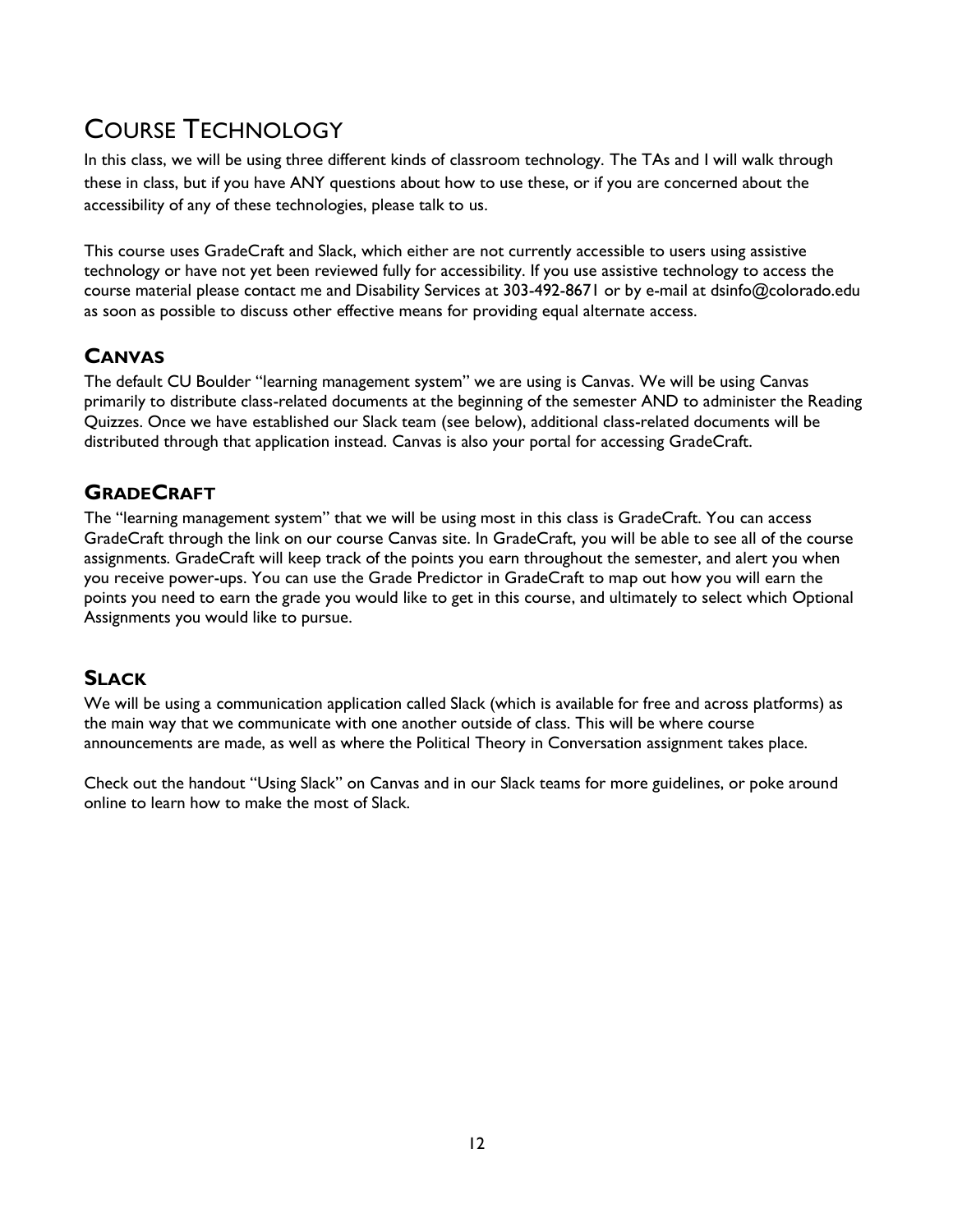# COURSE POLICIES

## Political Disagreements

This course is about politics. And contemporary culture is, to put it mildly, pretty polarized about politics. We will not all agree in this course, either. The purpose of this course is **not** to influence your political beliefs one way or the other, and nobody is expected to share their beliefs in lecture or discussion section. But nobody is forced to hide theirs, either. The following are the rules about how we talk about anything in this course:

- Everyone is entitled to respect, regardless of their identity or views. You don't have to respect someone's *views*, but you have to respect their right to hold those views.
- If you want to express political views, be prepared to argue for them.
- If someone argues for their views, engage them reasonably: try to understand why they believe the way they do; do not interrupt, belittle, disrespect, or dismiss other views.

The University of Colorado Classroom Behavior Policy compliments these classroom expectations: Students and faculty each have responsibility for maintaining an appropriate learning environment. Those who fail to adhere to such behavioral standards may be subject to discipline. Professional courtesy and sensitivity are especially important with respect to individuals and topics dealing with race, color, national origin, sex, pregnancy, age, disability, creed, religion, sexual orientation, gender identity, gender expression, veteran status, political affiliation or political philosophy. Class rosters are provided to the instructor with the student's legal name. I will gladly honor your request to address you by an alternate name or gender pronoun. Please advise me of this preference early in the semester so that I may make appropriate changes to my records. For more information, see the policies on class behavior and the Student Code of Conduct.

# Technology in the Classroom

Portable technology is welcome in both lecture and discussion. You are not required to use any, but you are welcome to do so – with sound and ringers turned off, of course. Students using technology will be asked to sit in one section of the lecture hall; all other sections will be technology-free.

With this freedom comes the responsibility to behave in a professional way with your technology. Tech use unrelated to class is disruptive, distracting — to you, your peers, and your instructors — and, in short, assholish. Please don't be an asshole. If you are, **you will lose 10,000 points for each instance**.

# Late Assignments

Because you have so many choices in this course, if you know you will not have time to complete an assignment, we recommend you give up and do something else. However, our policy is as follows:

- Any work submitted late will have its points reduced by ten percent of the original points for every six hours of lateness.
- No work that is submitted more than forty-eight hours after the due date will be accepted.

Assignments may be accepted late for full credit in two cases: in the event of extraordinary circumstances and with prior approval by the professor, OR in the event of documented personal, family, or medical emergencies, with approval by the professor.

One such extraordinary circumstance is a conflict due to religious observances. Campus policy regarding religious observances requires that faculty make every effort to deal reasonably and fairly with all students who,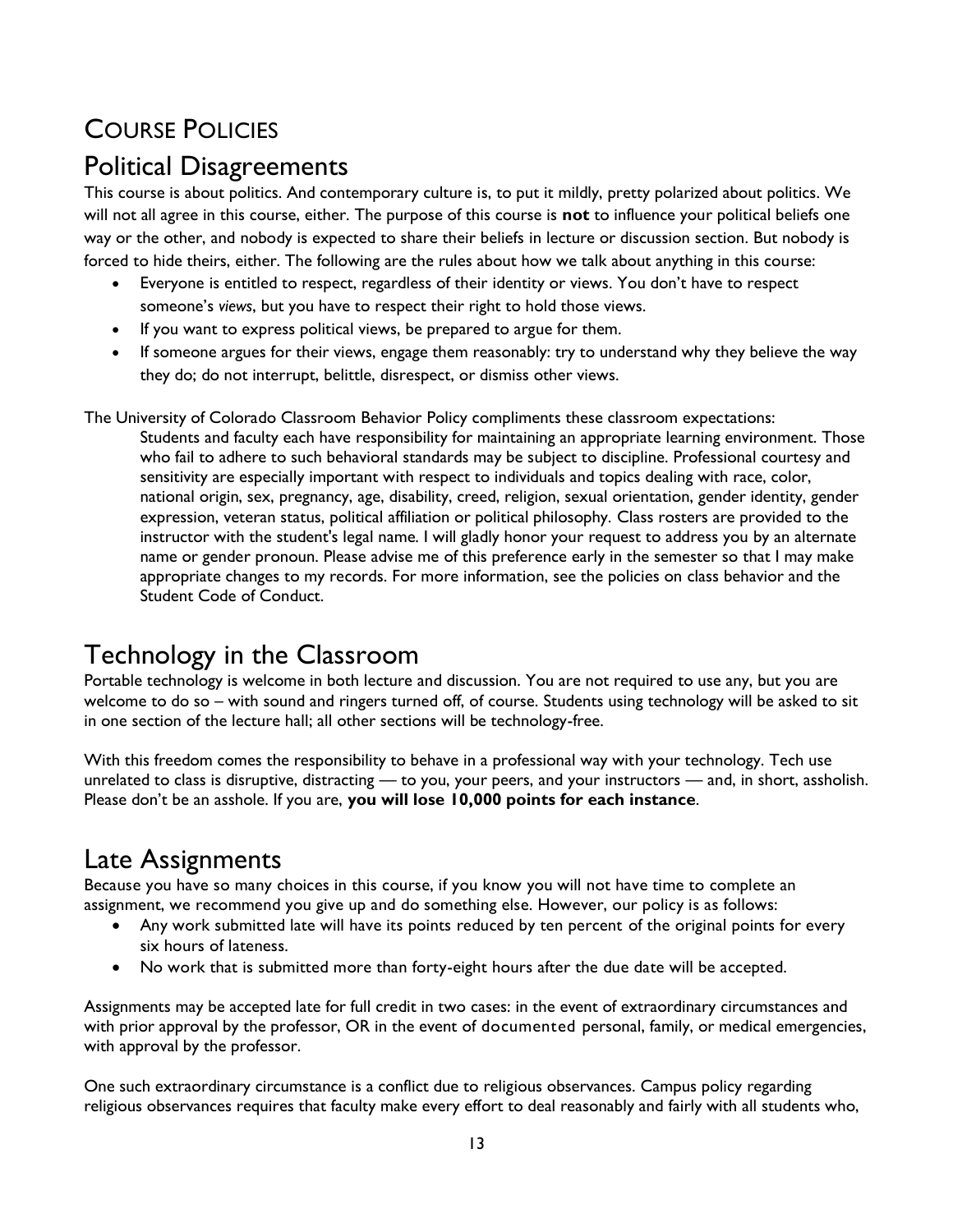because of religious obligations, have conflicts with scheduled exams, assignments, or required attendance. In this class, you must notify me of any such conflicts *by the end of the second week of classes* so we can work out alternatives. See the campus policy regarding religious observances for full details.

*NOTE: extensions will not be permitted on the submission of final assignments (e.g. those due after the last lecture), except in the case of documented personal, family, or medical emergencies.*

## Coffee Hour

After every lecture, I will head to a nearby coffeeshop for Coffee Hour: an hour of open discussion with anyone who wants to drop by. I'll head after class to the UMC near the Celestial Seasonings where I will grab a table and hang out until 2:30pm. Come join me to introduce yourself, to ask questions about the lectures and course material, to talk about political theory and politics, to talk about assignments – in short anything related to political theory and to the course! Attending regularly can only help you, and engaged participation in Coffee Hour may earn you Power-ups.

# Office Hours

Please take advantage of the instructors' office hours. We enjoy getting to know you personally, and office hours help you, both on your particular assignments in this course and down the line. Your TA will specify his or her office hour practices on your section syllabus. Engaged participation in Office Hours with the Professor or the TA may earn you Power-ups.

## Grade Appeals

If you think you have been graded unfairly on any given assignment or component, you will need to do the following:

- Wait 24 hours after receiving the grade before approaching the TA.
- Provide an explanation in writing to your TA for why the grade you received was unfair. Make an argument and give evidence to support your case. Your TA will then review this written appeal and come to a decision.
- If you are unsatisfied with your TA's response, you may write an appeal to the professor. This appeal must include your original explanation to the TA and a written explanation for why you disagree with your TA's decision. Make an argument and give evidence to support your case.

Grade appeals must be submitted no more than 14 days after receipt of the grade. Be advised that in all cases of grade appeals, the professor reserves the right to raise, maintain, or lower the grade upon review. Students dissatisfied with the result of an appeal to the professor may appeal to the Director of Undergraduate Studies in the Department of Political Science, in accordance with the Department's grade appeals policy.

## Accommodations

I am committed to providing everyone the support and services needed to participate in this course. If you qualify for accommodations because of a disability, please submit your accommodation letter from Disability Services to me in a timely manner **(and no later than the drop/add deadline if you have a letter at the start of the semester)** so that your needs can be addressed. Disability Services determines accommodations based on documented disabilities in the academic environment. Information on requesting accommodations is located on the Disability Services website. Contact Disability Services at 303-492-8671 or dsinfo@colorado.edu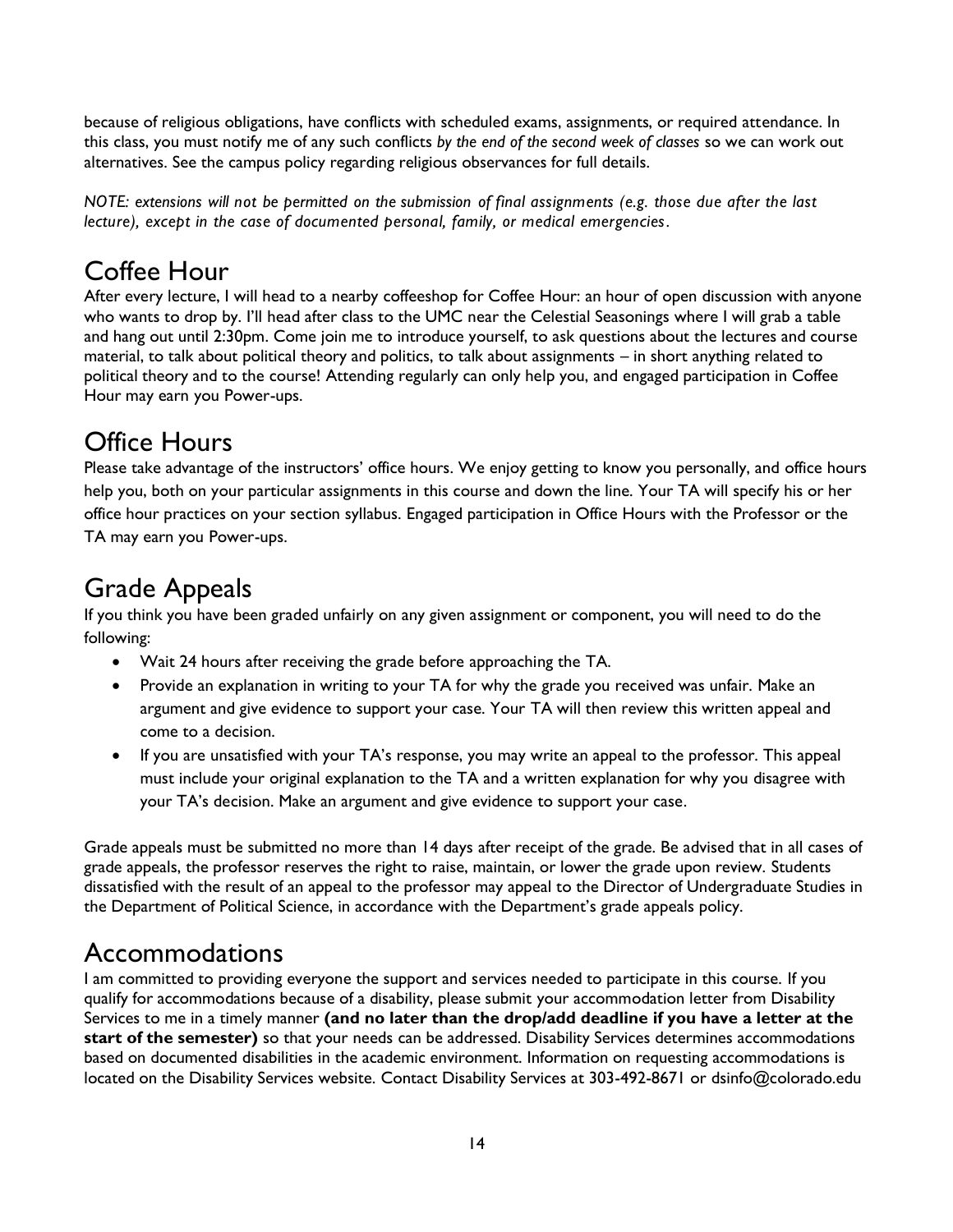for further assistance. If you have a temporary medical condition or injury, see Temporary Medical Conditions under the Students tab on the Disability Services website, and discuss your needs with me.

### Discrimination and Harassment

The University of Colorado Boulder (CU Boulder) is committed to fostering a positive and welcoming learning, working, and living environment. CU Boulder will not tolerate acts of sexual misconduct (including sexual assault, exploitation, harassment, dating or domestic violence, and stalking), discrimination, and harassment by members of our community. Individuals who believe they have been subject to misconduct or retaliatory actions for reporting a concern should contact the Office of Institutional Equity and Compliance (OIEC) at 303-492- 2127 or cureport@colorado.edu. Information about the OIEC, university policies, anonymous reporting, and the campus resources can be found on the OIEC website.

Please know that faculty and instructors have a responsibility to inform OIEC when made aware of incidents of sexual misconduct, discrimination, harassment and/or related retaliation, to ensure that individuals impacted receive information about options for reporting and support resources.

### Academic Integrity

Engaging in academic work is a tricky business. On the one hand, it is important that individuals do the work that is assigned to them, even if it means reinventing the wheel. On the other hand, all scholars stand on the shoulders of others — in other words, all meaningful academic work is collaborative in one way or another so it is sometimes hard to draw the line.

There is another reason why citations are so prevalent in academic writing. For all their bloviating, academics are a modest bunch, and when they write, "Pat Frye says this," they think it's possible they've gotten Pat's idea all wrong. So they want to give their readers a chance to get it out for themselves.

Putting this simply, the idea of citations in academic work is to give credit where credit is due, and allow the reader to check things out and pursue things further.

That's why us academics take the practices of proper citation extremely seriously. We are sure you will have lots of questions about the specifics of citation, and you may even get things wrong sometimes. We all do. But if it's determined you have engaged in any form of academic misconduct, you will fail this course. So that we're clear on this, for the purposes of this class, plagiarism will mean submitting a piece of work which in part or in whole is not entirely the student's own work without attributing those same portions to their correct source. See the handout "How and What to Cite" for guidance on citing sources in this course.\*

Dishonesty of any kind with respect to examinations, course assignments, alteration of records, or illegal possession of examinations is considered cheating. Students are responsible not only to abstain from cheating, but also to avoid making it possible for others to cheat.

All work that you submit for this course may be submitted only to this course and should be based upon work and thought undertaken only for this course. Written assignments will be submitted to turnitin.com to evaluate

<sup>\*</sup> While we are at it, I am very grateful to Professor Mika LaVaque-Manty of the University of Michigan for his permission to use many of his ideas and language in this course design and this syllabus. Syllabi are usually collaborative efforts, too, although academics usually do not acknowledge their debts to others in them.